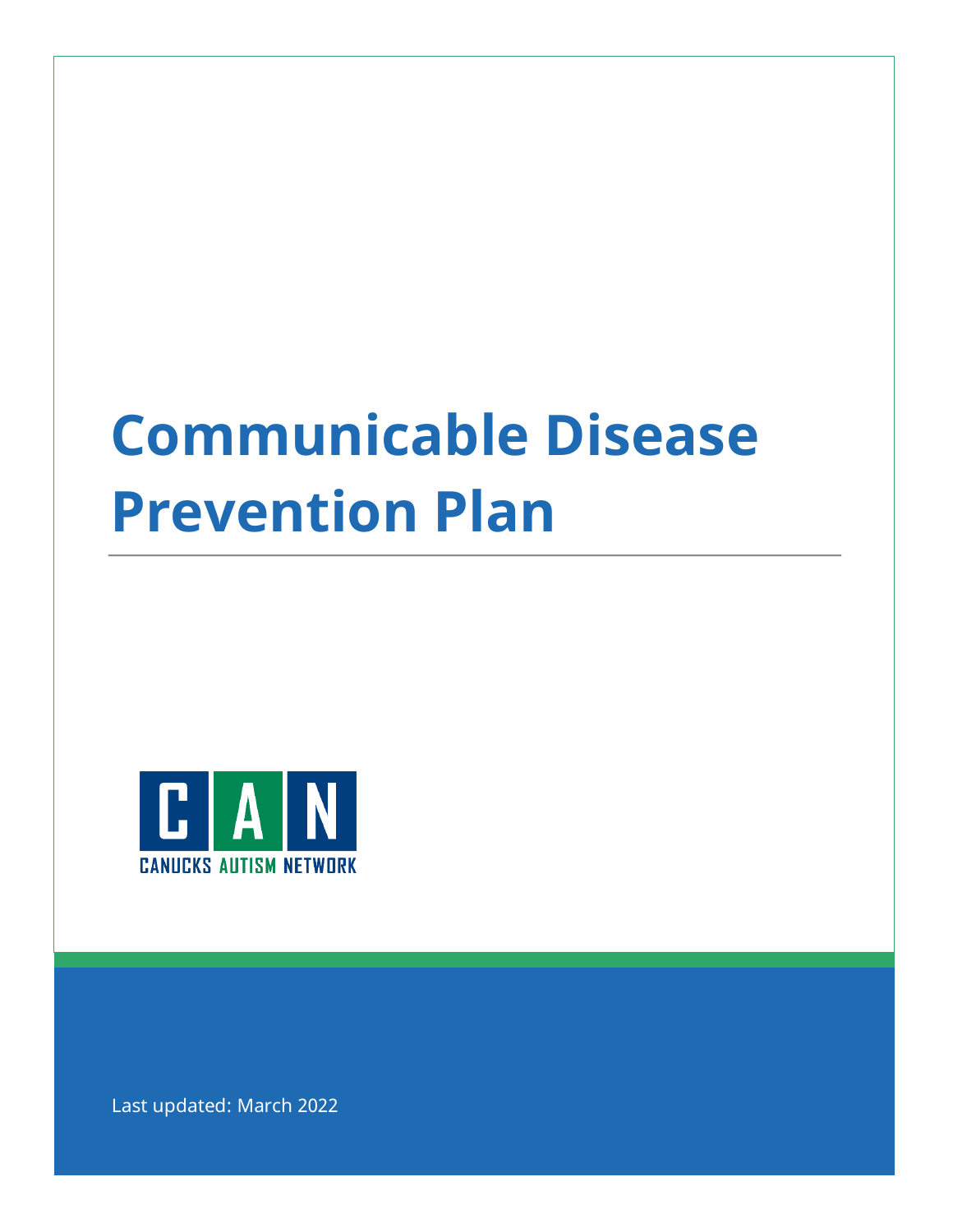

# **Communicable Disease Prevention Plan | Canucks Autism Network**

Hello CAN Participants, Families, Staff and Volunteers,

Thank you for your ongoing patience and support. Our team continues to work hard to ensure that CAN programs are offered in accordance with the latest provincial health guidelines.

As we recognize that the recommendations from health authorities are evolving on an ongoing basis; we are updating our procedures to ensure that CAN programs are either in line with, or exceed, the best practice safety guidelines from all relevant sectors.

Thank you for continuing to pay close attention to our updated program safety procedures.

#### **IMPORTANT UPDATES:**

- **Proof Of Vaccination:**
	- $\circ$  At this time, proof of vaccination is required for anyone over 12 years old (including spectators) in recreation facilities such as pools, arenas and fitness centres; however, this order is expected to expire on April  $8<sup>th</sup>$  2022.
	- o *Please check with the facility where your CAN program is hosted for the latest updates, as proof of vaccination requirements may vary.*
	- o **It is the responsibility of all CAN program participants and anyone who accompanies them to a program, as well as staff and volunteers, to be aware of and follow health orders and/or other rules specific to each facility where programs are hosted.**
- **Masks**
	- $\circ$  As of March 11 2022, provincial health orders have been amended and masks are no longer required in indoor public spaces.
	- o Please note that **masks may continue to be required in some facilities** where CAN programs are hosted.
	- $\circ$  It is the responsibility of CAN program participants and anyone who **accompanies them to a program, as well as all staff and volunteers, to follow all facility-specific rules regarding mask use.**
	- o We recognize that all persons participating in CAN programs may have varying levels of comfort with wearing or not wearing a mask. Anyone who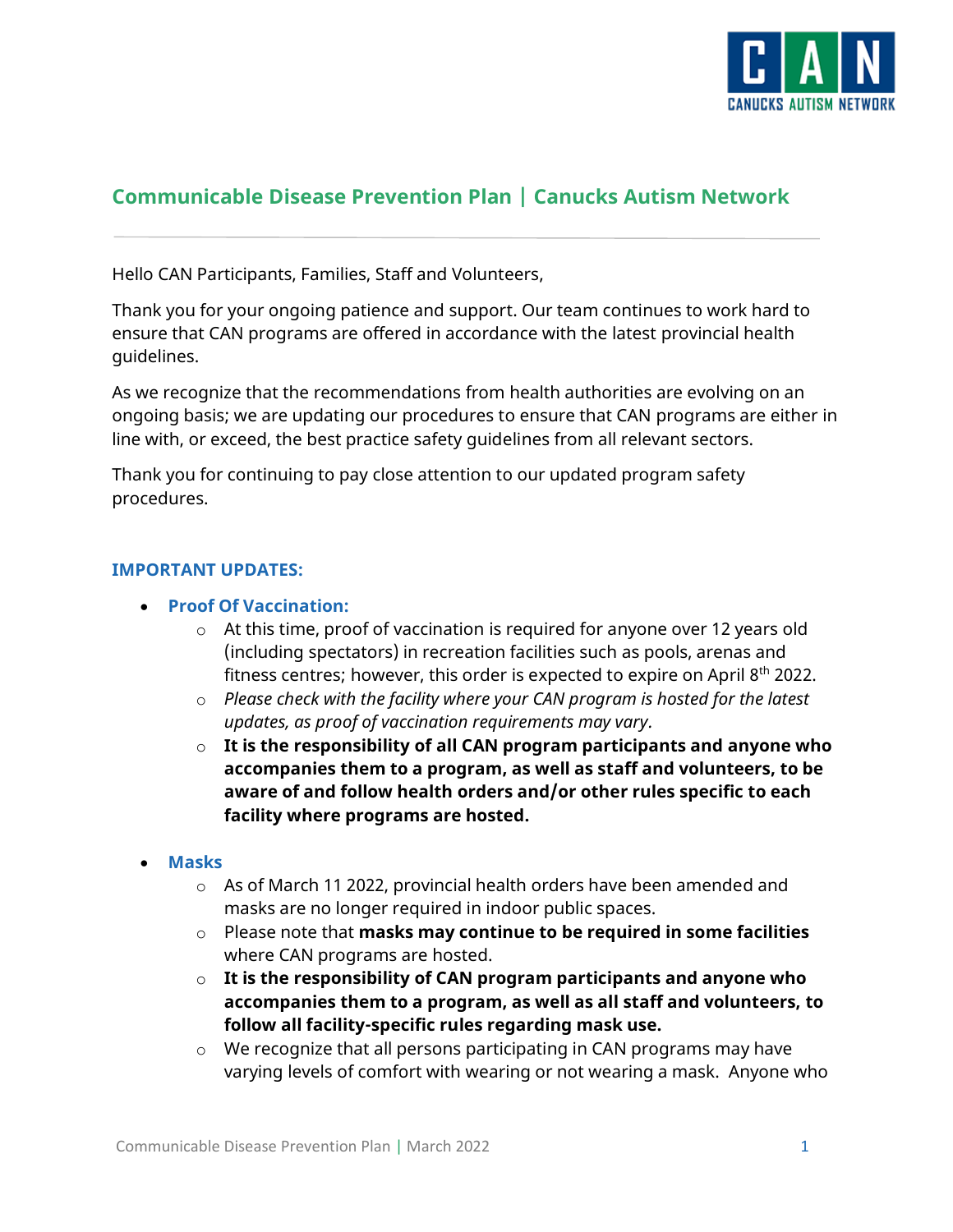

wishes to is welcome to wear a mask. We ask that everyone please respect and support each others' decision.

- $\circ$  For safety reasons, mask use is prohibited in aquatic environments (i.e. while swimming).
- **Health Screening:**
	- o **Please stay home if you are sick.**
	- o All program participants, staff and volunteers are asked to self-assess for COVID-19 symptoms before leaving home to attend their program. Please do not attend a CAN program if you have any symptoms of COVID-19.
- **Physical Distancing**
	- o Physical distancing is no longer required while participating in CAN programs.

**Please read the rest of this document for a review of our ongoing safety protocols. Thank you again for your support with keeping CAN programs safe!**

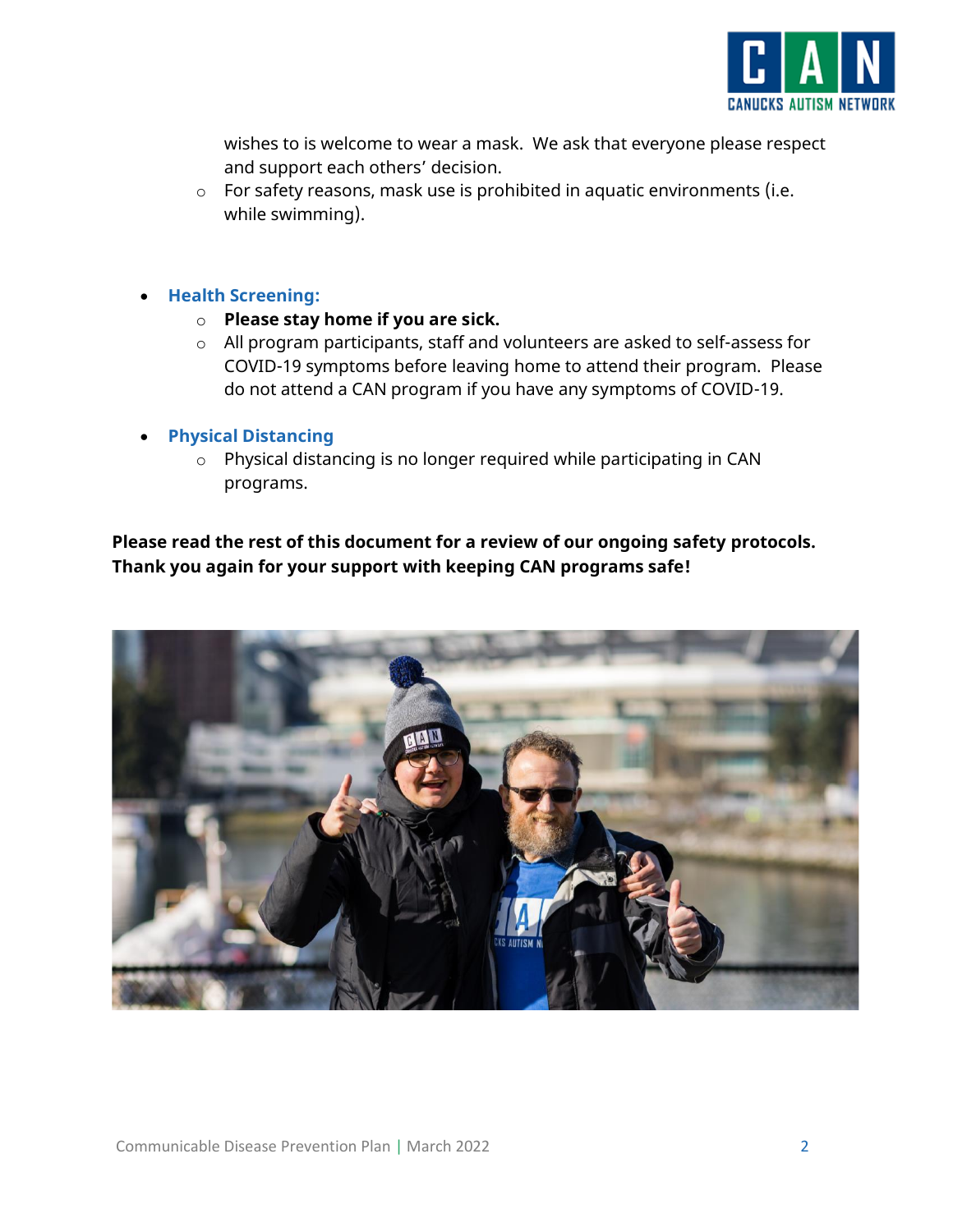



**This document outlines the safety measures that participants are expected to follow prior to arriving and while at the program, as well as processes that our staff and volunteers will implement when delivering the in-person programs.** 

These measures have been established in accordance with recommendations from WorkSafe BC, the Provincial Health Authority of BC, viaSport and BC Parks and Recreation Association.

To participate in CAN programs, you must read and agree to the terms and protocols outlined in this document.

## **Protocol Prior to Arriving at Program**

Participants, staff and volunteers must self-screen for COVID-19 symptoms in accordance with BCCDC Guidelines before arriving at each session. **Participants, staff and volunteers should not attend the program if they are sick.**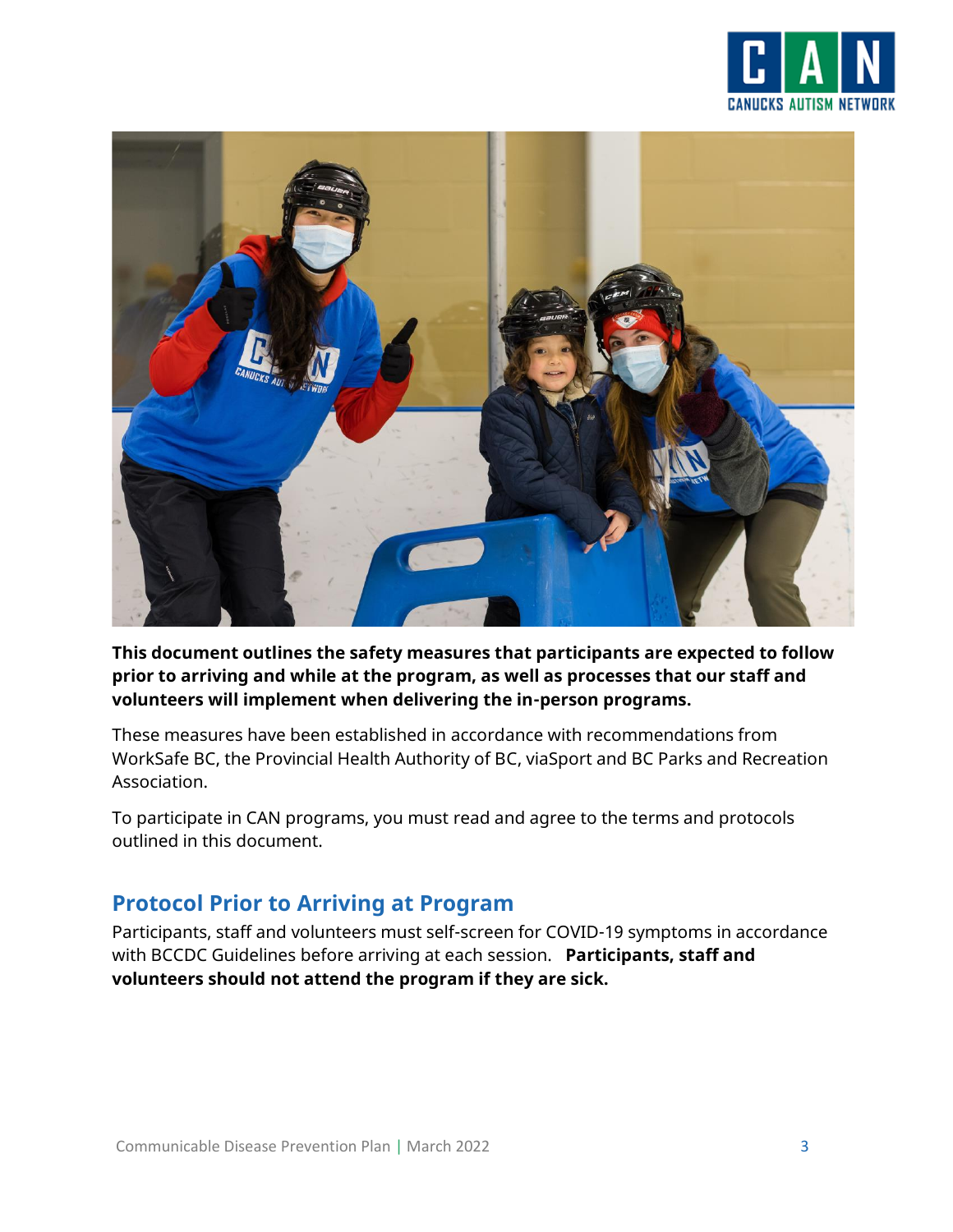



## **Health Protocols at Programs**

#### **HANDWASHING**

Rigorous hand washing with plain soap and water is the most effective way to reduce the spread of illness. To ensure program safety, everyone must practice diligent hand hygiene. CAN staff will encourage and reinforce these practices with participants regularly during the program.

#### **Participants will be required to wash or sanitize their hands in all of the following situations:**

- After using the toilet
- After sneezing or coughing
- Before eating any food. Participants are advised to avoid bringing snacks to CAN programs at this time.
- Whenever hands appear visibly dirty
- After contact with bodily fluids (i.e., runny noses, spit, vomit, blood)
- When putting on or removing masks (if the participant is wearing a mask)

#### **RESPIRATORY AND PERSONAL HYGIENE**

Respiratory hygiene is also essential for program safety. Participants, staff, and volunteers who need to cough/sneeze must do so into their elbow sleeve or a tissue, refrain from touching their face, and wash hands immediately.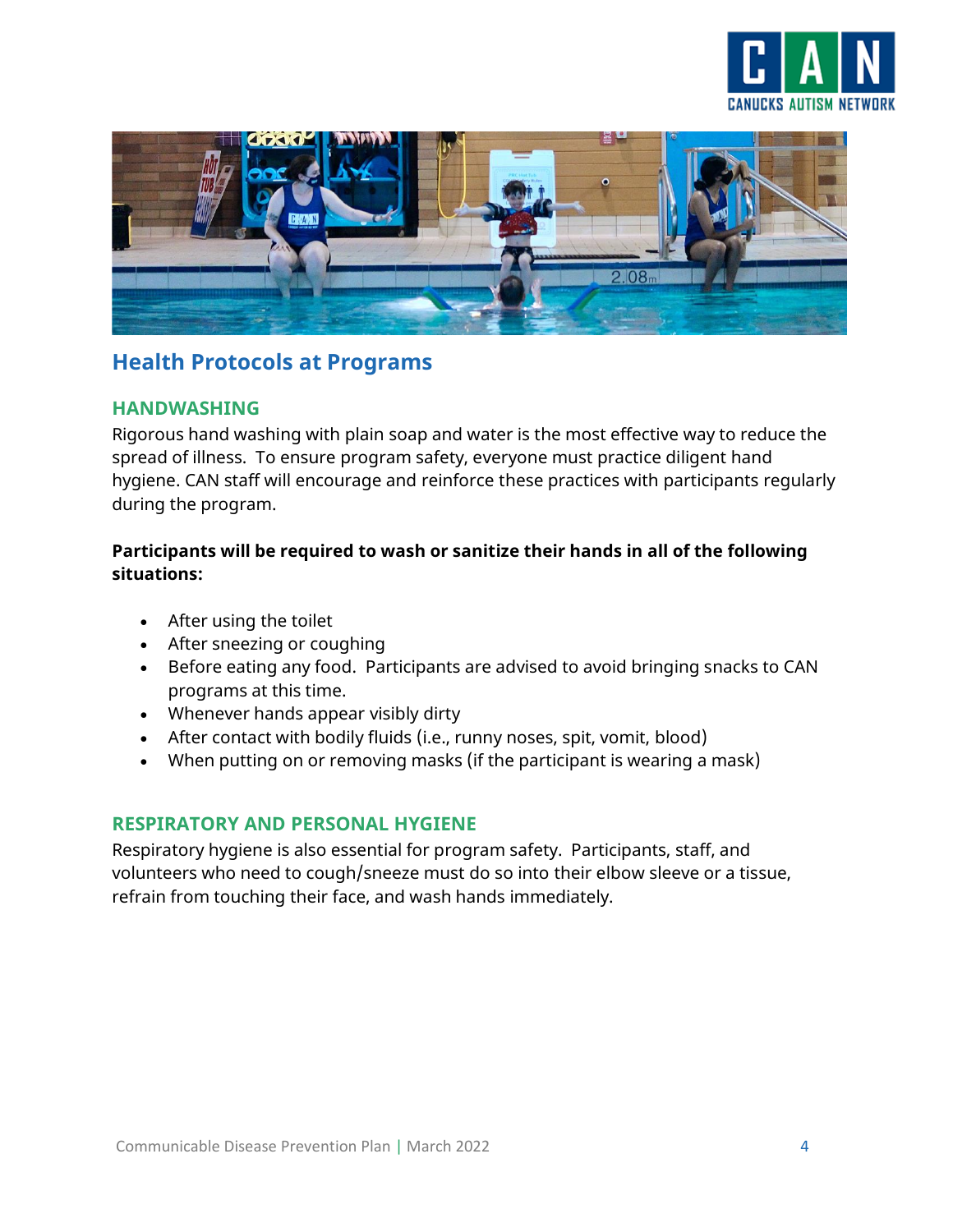



#### **MASKS**

Provincial health orders have been updated as of March 11, 2022. Masks are now optional in indoor public spaces. However, **please note that some facilities may continue to require masks.** All CAN program participants will be required to follow facility-specific rules. Exemptions may be possible.

**Anyone who wishes to wear a mask during any CAN program is welcome to**, with the exception of aquatic environments, where masks are prohibited for safety reasons.

#### **ILLNESS ON SITE**

Participants, staff, and volunteers who become ill must leave the program immediately. Participant who exhibit signs of illness will be guided into the facility-designated quarantine area, as determined in the facility's own communicable disease prevention plans. Parents/guardians will be notified and asked to pick-up the participant immediately.

CAN staff who supervise the participant while they wait to be picked up will be encouraged to wear a mask. The participant will also be asked to wear a mask and maintain physical distancing.